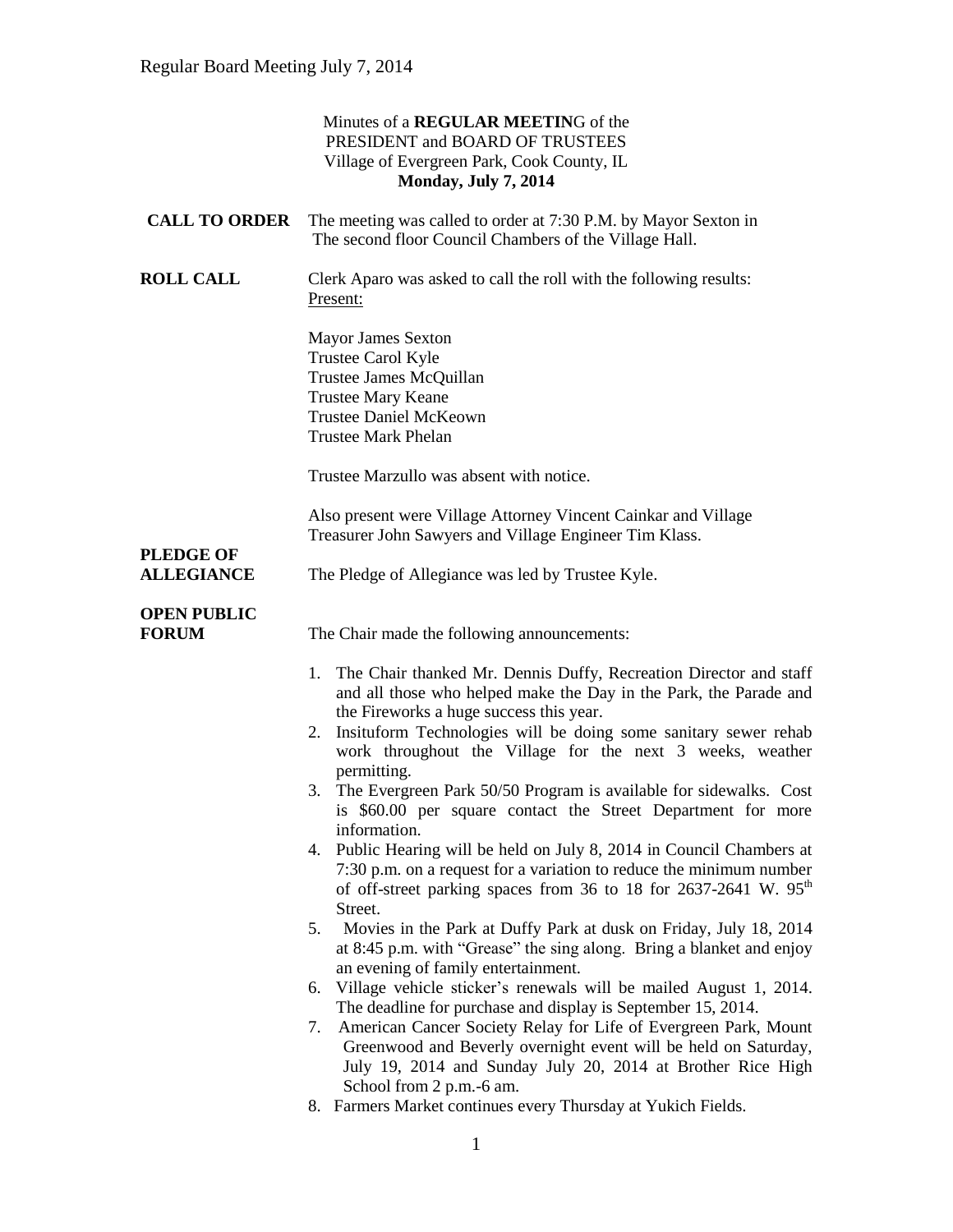9. On Sunday, July 13, 2014 the Neverly Brothers will perform a free concert at Circle Park at 6:00 p.m. for an evening of rock and roll entertainment.

10. The Environmental Commission presents "Discover Your Backyard" from 9 am to Noon on August 23 and 24, 2014 at Yukich Fields. A reminder that September 25 and 26, 2014 is "NO IDLE DAY" for car/truck drivers.

11. United Meters are mailing out final reminders for the new water meters; to date there are 624 meters that require replacement. Residents are encouraged to contact the Water Department if they have not had their meter replaced.

**OPEN** 

**AUDIENCE** Ms. Diane Rice, 9500 Block of Harding asked for a resolution to her concerns regarding the new Walgreens at  $95<sup>th</sup>$  & Pulaski. She requested an 8 foot brick wall to block headlights and trash bins and the loading dock which she can see from her Georgian. She stated the fence is not visually appealing, dislikes the color and suggested a fence constructed similar to the one at the 111th Street train station. She added there have been drainage issues in the area since the construction.

The Chair responded he is working on the fence issue with Walgreens. He stated the corner is an entry way to the Village and it is has been improved compared to how it used to look. He assured Ms. Rice the fence will be 8 feet high and the Village will erect a cul-de-sac with landscape and directional arrows as promised. He directed Mr. Bill Lorenz, PW Director to check the drainage issue.

Mr. Steve Benson, 9900 Block of Clifton Park, questioned the new business opening in the former AJ Meats. The Chair responded the owner retired and (2) two local families bought the building and plan to open a new small Irish Pub called Porter Cullen. He added the Village Board tried to vet the license by limiting the pub hours, liquor license limits and the attorney is working on limiting the number of seats for patrons. The Chair added he knows the families and they will comply with the limitations set by the Village.

Mr. Benson expressed concerns include parking, late hours, noise in the area and future expansions, i.e. an outdoor beer garden and an extended liquor license. The Chair added he will monitor the situation and encouraged the residents to contact him with any issues. The Chair noted the liquor license is issued to the owners not to the business and it ensures if the business closes the license stops. Village Board approval would be required for any future business or expansion.

Ms. Lori Cooper, 9900 Block of Clifton Park stated the business owners had not contacted the neighbors for their opinions. She found out about it after the license had been passed. The Chair stated the owners assured him they spoke to the area residents and he promised to arrange a meeting between the owners and the neighbors. Ms. Cooper wondered why they were not informed by the Village. Trustee Kyle noted later in this meeting only zoning changes require notification to residents. Trustee Keane invited all residents to attend the Village Board meetings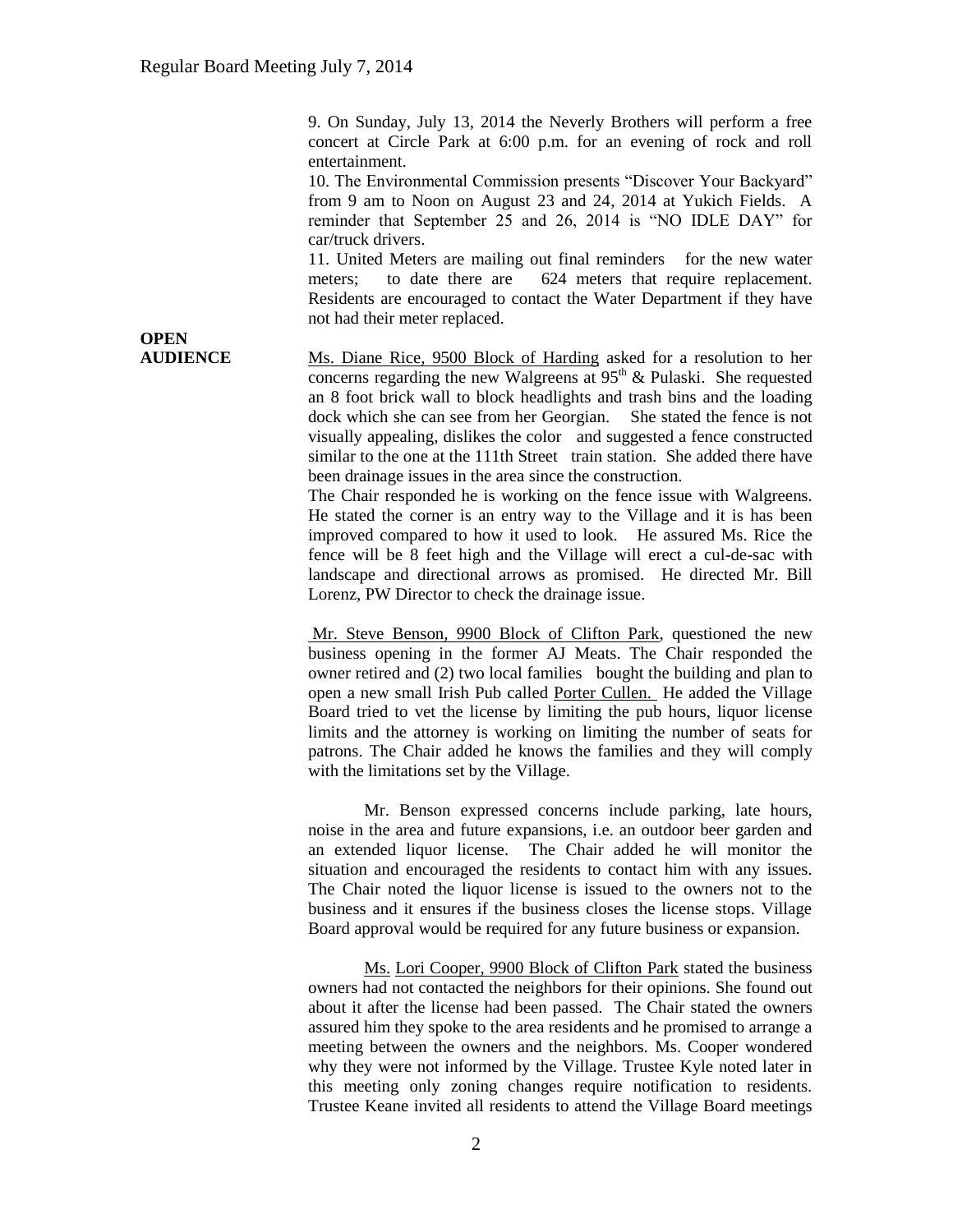and suggested designating someone to attend the meetings twice a month.

|                                  | Mr. Jason Julian, 9900 Block Clifton Park stated he is worried<br>about small kids walking to school with a pub on the corner. The Chair<br>noted he has (3) three grandkids at that same school and he understands<br>their concerns regarding the school kids. The Chair promised to work<br>with everyone involved.                                                                                                                                                                                                                            |
|----------------------------------|---------------------------------------------------------------------------------------------------------------------------------------------------------------------------------------------------------------------------------------------------------------------------------------------------------------------------------------------------------------------------------------------------------------------------------------------------------------------------------------------------------------------------------------------------|
|                                  | Mrs. Helen Cuprisin, 9200 Block of Homan asked if the Village could<br>enforce a noise ordinance regarding fireworks on the $4th$ of July.<br>She<br>stated the fireworks were very loud in her neighborhood and went on late<br>into the night. The Chair noted the Police Department was on duty and<br>confiscated any illegal fireworks they found.                                                                                                                                                                                           |
|                                  | Ray Ready, 9900 Block of Clifton Park asked if the new owners of<br>Porter Cullen will be coming to his house to discuss his concerns.<br>Trustee Phelan noted he had calls from residents before the business<br>license ever came before the Board indicating some residents were<br>contacted by the owners. The Chair assured everyone he will arrange a<br>meeting with the owners to voice their concerns.                                                                                                                                  |
| <b>REGULAR</b><br><b>AGENDA</b>  | Motion by Trustee Kyle second by Trustee Phelan, to waive reading of<br>the minutes of the June 16, 2014 Regular Meeting of the President and<br>Board of Trustees and approved as presented was passed by unanimous<br>voice vote and so ordered by the Chair.                                                                                                                                                                                                                                                                                   |
| <b>RESOLUTION</b><br>NO. 17-2014 | Motion by Trustee Phelan second by Trustee McKeown, to approve<br>Resolution NO. 17-2014 with expenditures of the General Corporate<br>Fund of \$1,176,021.58 and the Sewer and Water Fund of \$497,035.53<br>and the 95 <sup>th</sup> St. TIF Fund, \$ 67,084.32 and the Capital Improvement<br>Fund, \$50,326.21 and Street Bond Fund, \$42,750.00 for a total of<br>\$1,833,217.64. Upon roll call, voting YES: Trustees Kyle, McQuillan,<br>Keane, McKeown and Phelan; voting NO: NONE. The motion was<br>passed and so ordered by the Chair. |
| <b>VILLAGE</b>                   |                                                                                                                                                                                                                                                                                                                                                                                                                                                                                                                                                   |
| <b>COLLECTOR'S</b>               |                                                                                                                                                                                                                                                                                                                                                                                                                                                                                                                                                   |
| <b>REPORT</b>                    | Motion by Trustee McQuillan second by Trustee McKeown to accept for<br>file and information the Village Collector's report for June 2014 in the<br>amount \$1,648,214.49. The motion was passed by unanimous voice vote<br>and so ordered by the Chair.                                                                                                                                                                                                                                                                                           |
| <b>WATER COLLECTOR'S</b>         |                                                                                                                                                                                                                                                                                                                                                                                                                                                                                                                                                   |
| <b>REPORT</b>                    | Motion by Trustee Phelan second by Trustee Kyle to accept for file<br>$\mathbf{H}_{\text{eq}}$ Watch $\mathbf{C}_{\text{eq}}\mathbf{H}_{\text{eq}}$                                                                                                                                                                                                                                                                                                                                                                                               |

and information the **Water Collector's report for June 2014** in the amount of \$ 648,900.55. The motion was passed by unanimous voice vote and so ordered by the Chair.

### **BUSINESS CERTIFICATES**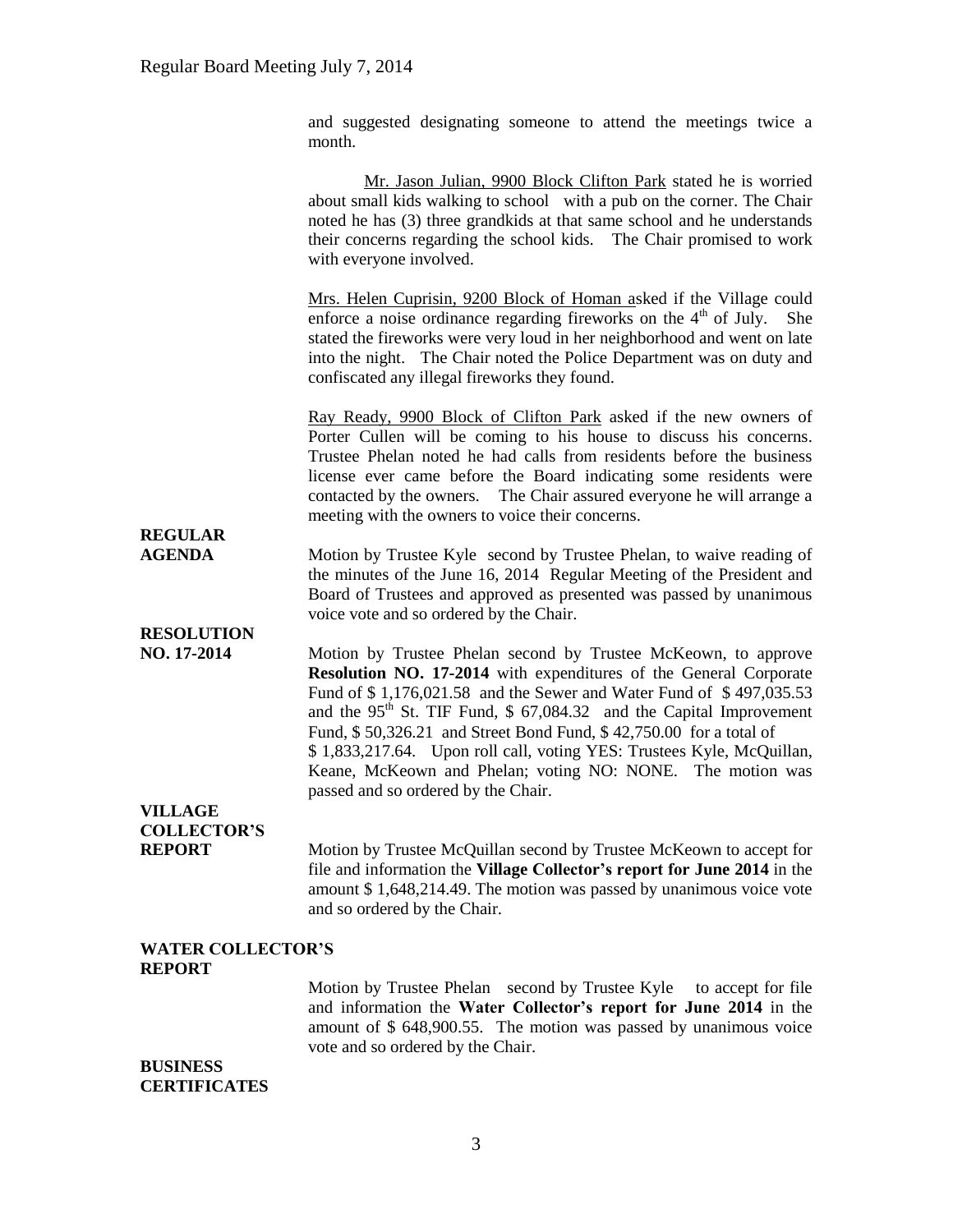Motion by Trustee Kyle second by Trustee McKeown to approve the business license application for **BIROS REALTY DBA/ BERKSHIRE HATHAWAY HOME SERVICES (NEW NAME ONLY)** to operate a real estate office located at 3580 W. 95<sup>th</sup> Street in Evergreen Park. The Chair noted this is a corporate change. Upon roll call, voting YES: Trustees McQuillan, Keane, McKeown, Phelan, and Kyle; voting NO: NONE. The motion was passed and so ordered by the Chair.

Motion by Trustee Kyle second by Trustee Phelan to approve the business license application for **3 F CORPORATIONS** to operate a clerical office for commercial windows and store fronts located at 3521 W. 95<sup>th</sup> Street in Evergreen Park. Upon roll call, voting YES: Trustees Keane, McKeown, Phelan, Kyle and McQuillan; voting NO: NONE. The motion was passed and so ordered by the Chair.

Motion by Trustee McQuillan second by Trustee McKeown to approve the request for **McDONALDS** located at 2620 W. 95<sup>th</sup> Street to extend business hours on Friday and Saturdays to 24 hour drive up only for a six (6) month trial basis in Evergreen Park. The Chair noted he met with the new owner, Mr. Randy Conn. The Chair stated the White Castle across the street is open 24 hours for drive up only. Trustee McQuillan questioned the speaker system and was concerned about the noise level affecting the adjacent residential area. The Chair suggested using a person to person order system and not the microphone/speaker system. Trustee McQuillan asked them to turn down the speakers and suggested they get more trash cans and empty them more frequently as the current system is not sufficient.

Trustee Phelan asked Deputy Chief O'Dowd if there were any problems at this location. He answered there are very little problems there. The Chair noted the problems at White Castles went away when the interior serving store was closed and only the drive up is allowed for 24 hours. Mr. Conn stated he was on the McDonalds 24 hour Committee that did extensive research and found 75% of McDonalds have gone to a 24 hour format.

Trustee Keane questioned why he is requesting just Friday and Saturday nights. Mr. Kohn replied they are the busiest days of the week for sales. Other reasons included the 24 hours of operation for the adjacent BP Amoco gas station, proximity to LCM hospital and the large number of working people in the area. A brief discussion took place regarding the use of tandem and double lanes and hand held devices when ordering food. Upon roll call, voting YES: Trustees McQuillan, McKeown, Phelan, Mayor Sexton; voting NO: Trustees Kyle and Keane. The motion was passed and so ordered by the Chair.

# **9808 CALIFORNIA**

**LOT SALE** Motion by Trustee Kyle second by Trustee Phelan to approve the sale of a residential empty lot located at 9808 S. California Avenue for a price of \$28,000.00. The lot had been purchased by the Village on a foreclosed property and the house has been demolished. Upon roll call,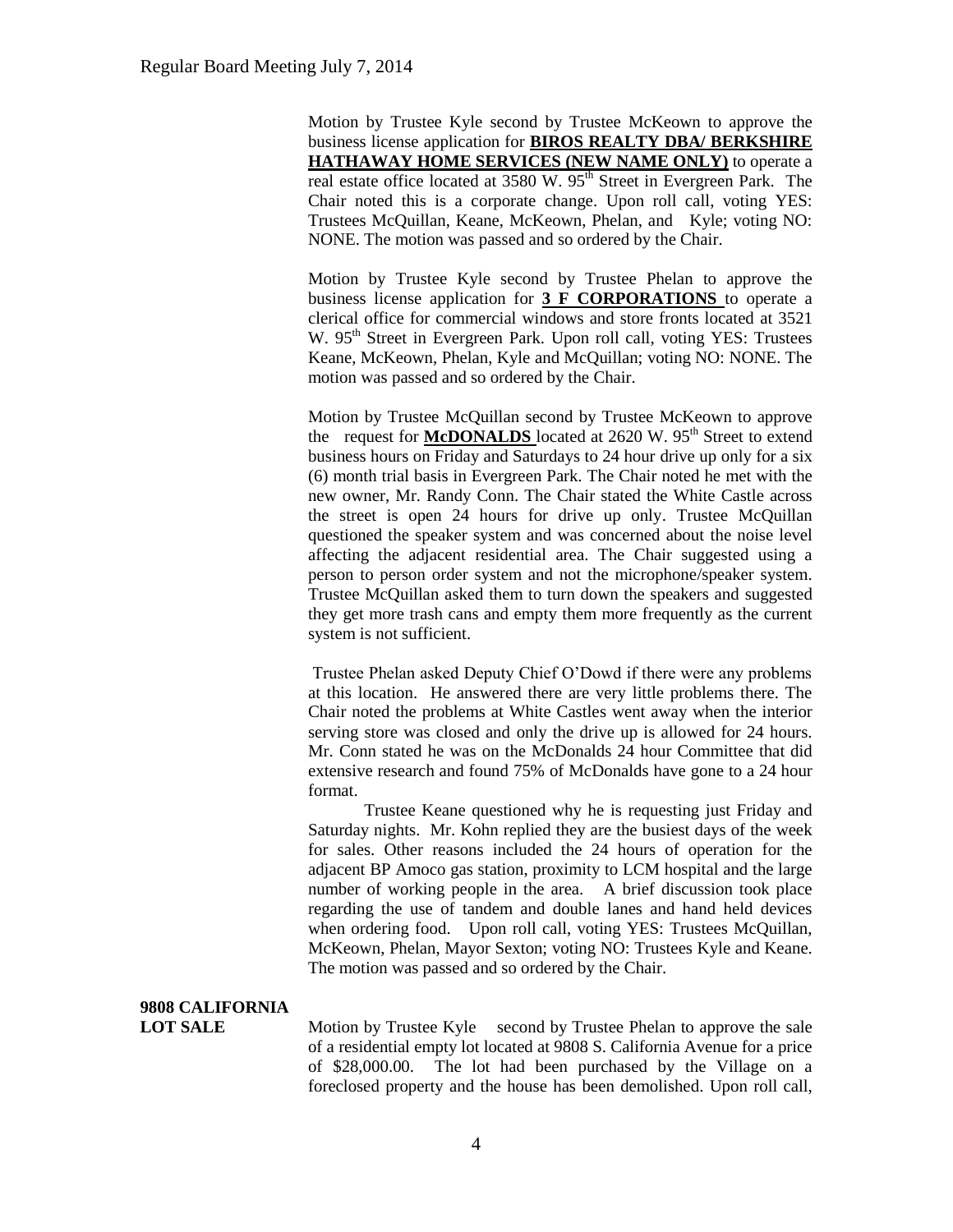voting YES: Trustees Phelan, Kyle, McQuillan, Keane and McKeown; voting NO: NONE. The motion was passed and so ordered by the Chair.

# **TRUCK**

**SALE** Motion by Trustee McKeown second by Trustee Kyle to approve the sale of a 1997 Ford F-150 Truck in the amount of \$450.00. Upon roll call, voting YES: Trustees Kyle, McQuillan, Keane, McKeown and Phelan; voting NO: NONE. The motion was passed and so ordered by the Chair.

## **EPCHS**

**HOMECOMING** Motion by Trustee McQuillan second by Trustee McKeown to approve the annual request for Evergreen Park High School Homecoming on September 19, 2014. Upon roll call, voting YES: Trustees McQuillan, Keane, McKeown, Phelan and Kyle; voting NO: NONE. The motion was passed and so ordered by the Chair.

### **RELAY FOR LIFE PROCLAMATION**

Motion by Trustee Phelan second by Trustee McQuillan to approve the proclamation "**American Cancer Relay for Life in Evergreen Park, Mount Greenwood and Beverly Days, July 19-20, 2014."** The Chair thanked Mr. Steven Duffy and his wife, Kelly for their efforts on behalf of the Cancer Society and encouraged everyone to participate or volunteer in this worthwhile event. Upon roll call, voting YES: Trustees Keane, McKeown, Phelan, Kyle and McQuillan; voting NO: NONE. The motion was passed and so ordered by the Chair.

# **SOUTHWEST MAYORS**

**MEMEBERSHIP** Motion by Trustee Phelan second by Trustee Kyle to approve the request for membership dues for \$5,000 for the Southwest Conference of Mayors from July 1, 2014 to June 30, 2015. Upon roll call, voting YES: Trustees, McKeown, Phelan, Kyle, McQuillan and Keane; voting NO: NONE. The motion was passed and so ordered by the Chair.

### **ENGINEER'S REPORT** No report.

### **ATTORNEY'S REPORT** No report.

### **BIDS**

.

Motion by Trustee Phelan second by Trustee McQuillan to approve the recommendation of PW Director Lorenz to award H & R Johnson Brothers, the low bidder in the amount of \$138,680.00 for the Phase V Service Area of the Senior Center, 9547 S. Homan Avenue. Upon roll call, voting YES: Trustees, Phelan, Kyle, McQuillan, Keane and McKeown; voting NO: NONE. The motion was passed and so ordered by the Chair.